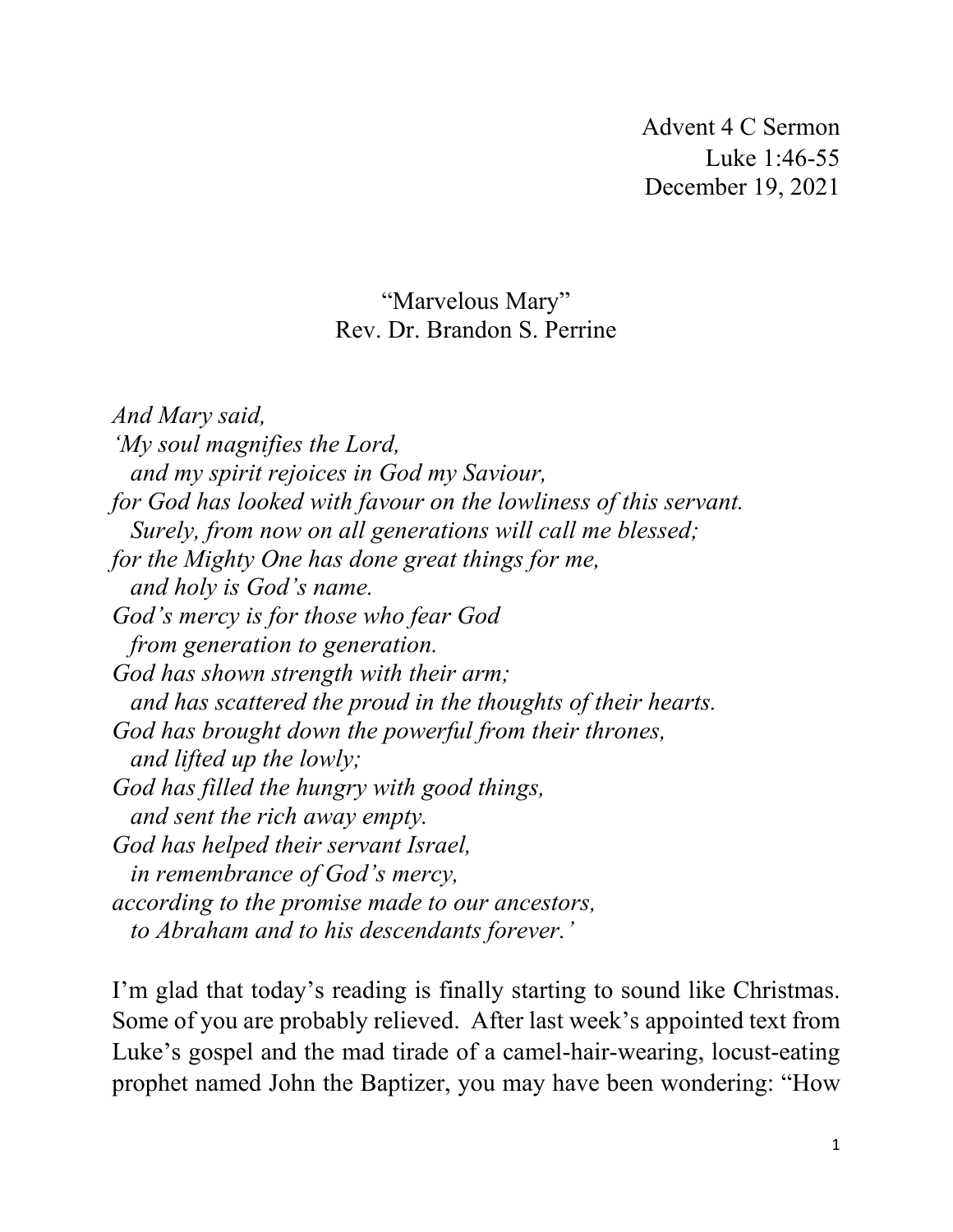long, Reverend, until we get to the good part—the Christmassy part?" This is likely one of the very few times that a story of an unwed teenage mother-to-be comes as good news! Honestly though, I am relieved.

Today is the last Sunday in our season of Advent waiting. The kids are getting restless, the fresh tree isn't looking quite as fresh, we've repaired the wrapping paper on at least one package that the dog just won't leave alone, and the anticipation of giving that special gift to that special person is eating us up. It's nearly here. The next time we gather in this beautiful room it'll be Christmas Eve. The nostalgia will be overwhelming, the buzz in the air undeniable, and the faintest sound of angel song will surely echo in all our ears. So today, let's linger in that little town in the Judean hill country with young Mary and her elder cousin Elizabeth. Let's wait with them, just a little longer, on the threshold of what is about to become.

In truth, they had already been waiting a long time. For several centuries, the Jewish people had been waiting for a messiah that would arise, overthrow their foreign oppressors, and bring about a time of peace and prosperity.

Luke's story places Mary at the home of her elder cousin Elizabeth, a short time after an angel had announced her unplanned pregnancy. Painted as obedient, submissive, servile, virtuous, and chaste, Mary has been elevated by the church as the paramount exemplar of motherhood by men who seek these particular traits in their women. However, Luke's account reveals that there's so much more to marvelous Mary.

A youth of 12-13 years, Mary found herself pregnant and engaged, but still unmarried. In the honor-based culture of first century Israel, she was faced with a choice: stay put and carry the child, hoping that her fellow Nazarites would show compassion instead of meeting out the punishment of stoning prescribed by the law; or flee and carry the child to term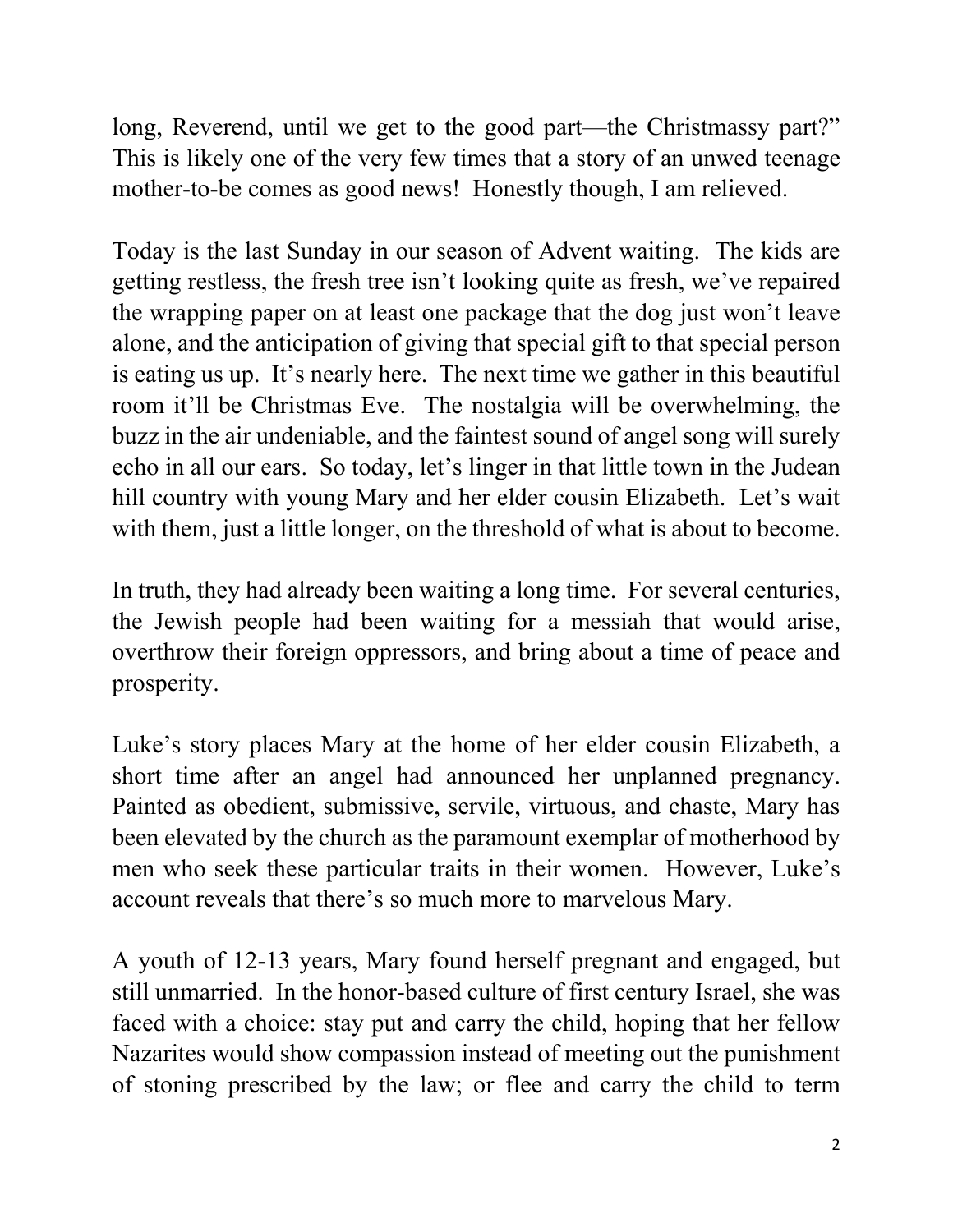somewhere else, away from knowing eyes. Imagine being a child of 12- 13 years faced with this choice. Mary chose to flee and took sanctuary in the hill country with Elizabeth.

After her cousin's affirming greeting, we hear Mary's voice for the first time since the angel's announcement, and she sings the canticle now known as the Magnificat. On account of the child growing inside her, Mary calls herself blessed. On account of the child growing inside her, she prophetically declares that the proud are scattered, that the powerful are brought down from their thrones, the lowly are lifted up, the hungry are filled, and the rich are sent away empty. On account of the child growing within her, Mary announces that the world is about to turn, that the structures of power and privilege are reversed, that the waiting is finally over.

Luke does not paint Mary as meek, pliant, and passive. She is so much more than a divinely-appointed incubator! She has tapped her source of inner strength. She is a poet and a prophet and a sage. And before he's ever born, Mary sings of a world her child is changing and she wills that change to be. This Mary is the archetypal activist! She is the penultimate protestor! She is the ideal role model for every man, woman, and child on earth seeking to make meaningful social change. She recognized the brokenness of her world, she imagined a better world, and, until her dying day, she worked to make it so. It could be said that Jesus inherited his spunk from her.

And yet, many of us are no doubt wondering, where *is* this hopeful future Mary so confidently assured Elizabeth was coming to be? The truth is, Mary's marvelous Magnificat exemplifies the paradox of the Christian faith. On the one hand, Jesus has already come, lived, died, and been committed to the annals of history and legend. On the other hand, we're waiting, even now, to celebrate his birth.